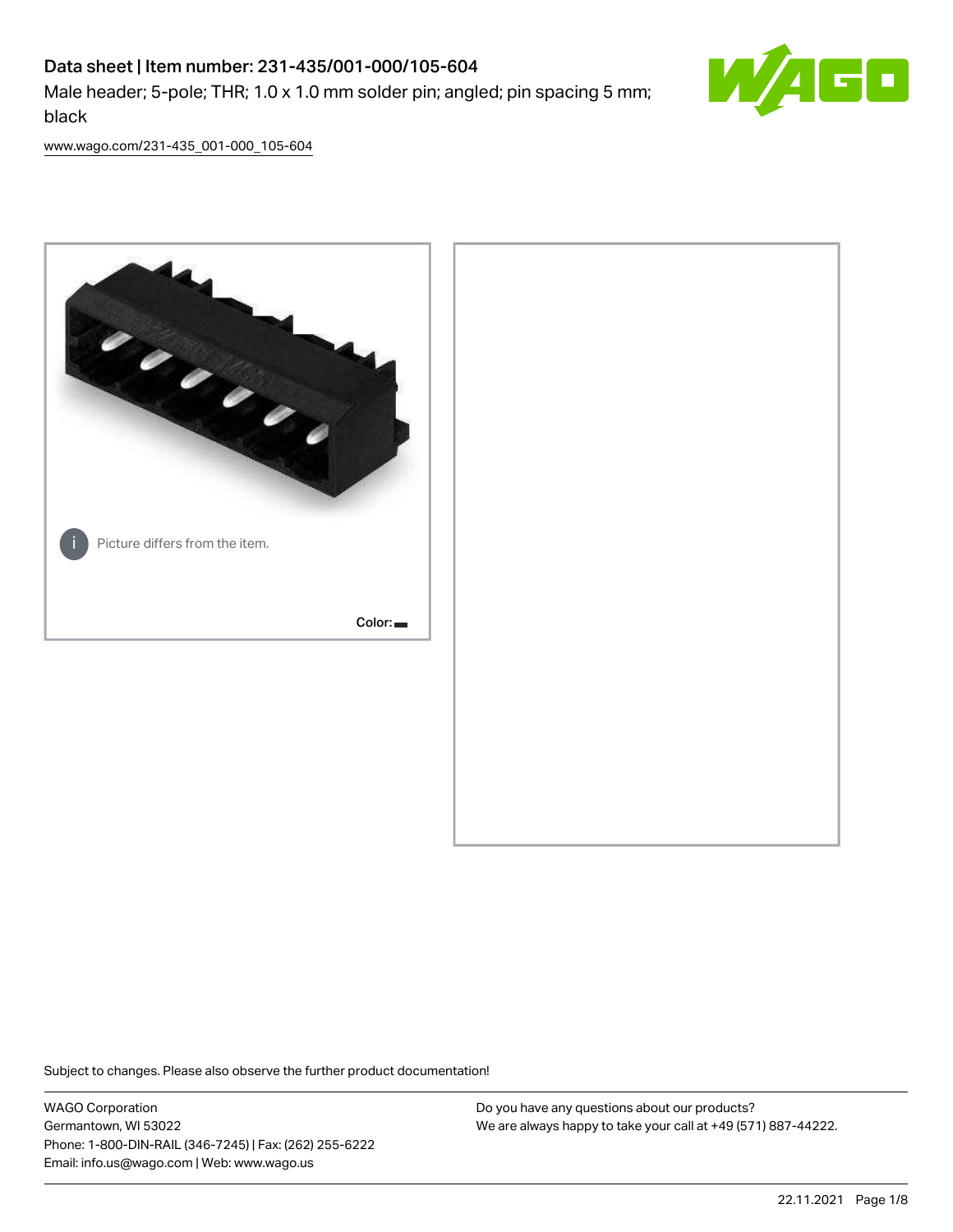

```
Dimensions in mm
```

```
L = (pole no. -1) x pin spacing +8.2 mm
```
 $L_1 = L + 4.8$  mm

```
L_2 = L_1 + 7.2 mm
```
#### Item description

- **THR** male headers for reflow soldering in SMT applications
- $\blacksquare$ Available in tape-and-reel packaging for automated pick-and-place PCB assembly
- $\blacksquare$ Also available in bulk packaging for manual placement
- $\blacksquare$ Male headers may be mounted horizontally or vertically

Subject to changes. Please also observe the further product documentation!

WAGO Corporation Germantown, WI 53022 Phone: 1-800-DIN-RAIL (346-7245) | Fax: (262) 255-6222 Email: info.us@wago.com | Web: www.wago.us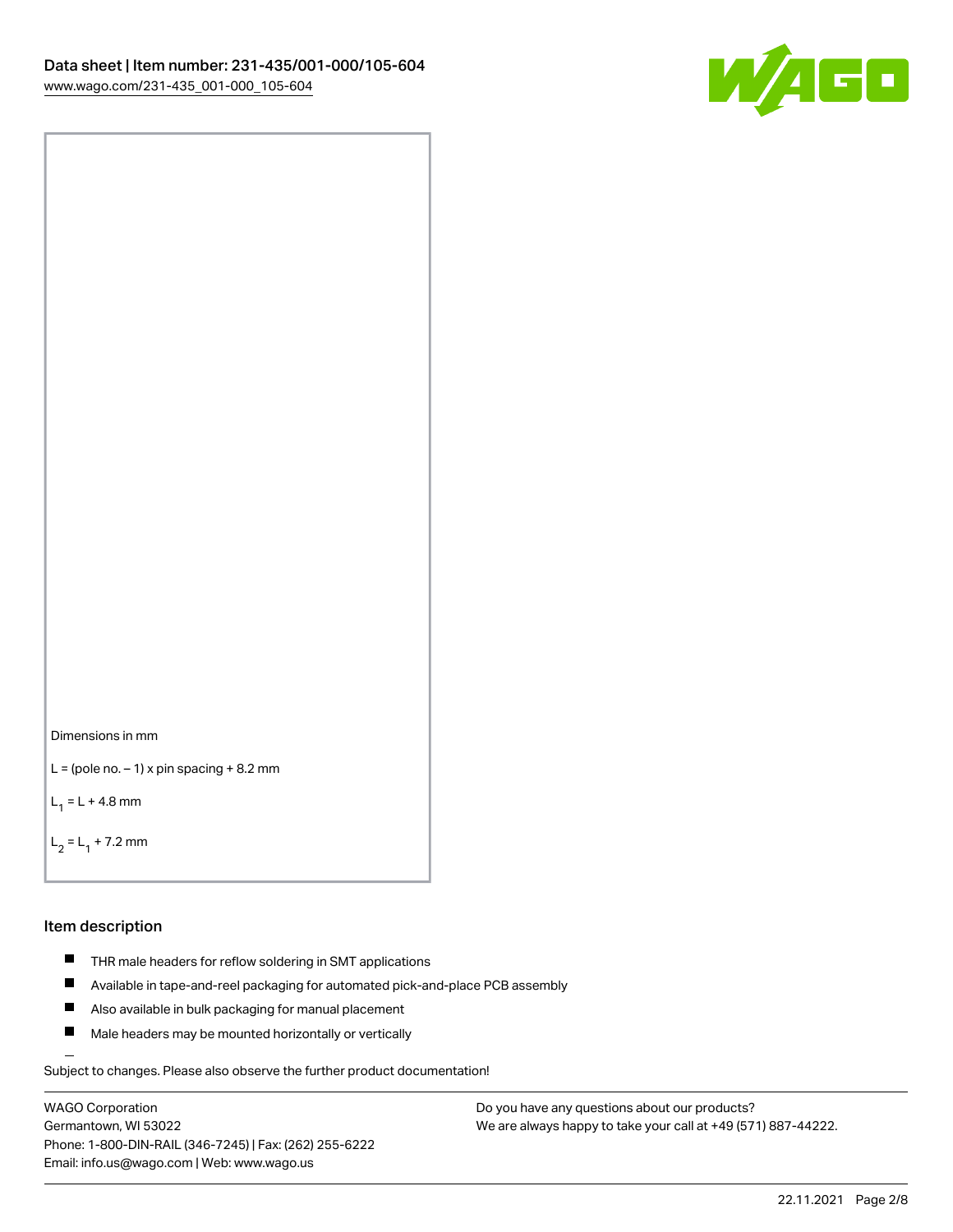

**Now With coding fingers** 

# Data Notes

| Safety information 1 | The <i>MCS - MULTI CONNECTION SYSTEM</i> includes connectors<br>without breaking capacity in accordance with DIN EN 61984. When<br>used as intended, these connectors must not be connected<br>/disconnected when live or under load. The circuit design should<br>ensure header pins, which can be touched, are not live when<br>unmated. |
|----------------------|--------------------------------------------------------------------------------------------------------------------------------------------------------------------------------------------------------------------------------------------------------------------------------------------------------------------------------------------|
| Variants:            | Other pole numbers<br>Gold-plated or partially gold-plated contact surfaces<br>Other versions (or variants) can be requested from WAGO Sales or<br>configured at https://configurator.wago.com/                                                                                                                                            |

# Electrical data

# IEC Approvals

| Ratings per                 | IEC/EN 60664-1                                            |
|-----------------------------|-----------------------------------------------------------|
| Rated voltage (III / 3)     | 320 V                                                     |
| Rated surge voltage (III/3) | 4 <sub>kV</sub>                                           |
| Rated voltage (III/2)       | 320 V                                                     |
| Rated surge voltage (III/2) | 4 <sub>kV</sub>                                           |
| Nominal voltage (II/2)      | 630 V                                                     |
| Rated surge voltage (II/2)  | 4 <sub>k</sub> V                                          |
| Rated current               | 12A                                                       |
| Legend (ratings)            | (III / 2) ≙ Overvoltage category III / Pollution degree 2 |

# UL Approvals

| Approvals per                  | UL 1059 |
|--------------------------------|---------|
| Rated voltage UL (Use Group B) | 300 V   |
| Rated current UL (Use Group B) | 10 A    |
| Rated voltage UL (Use Group D) | 300 V   |
| Rated current UL (Use Group D) | 10 A    |

# Ratings per UL

| Rated voltage UL 1977 | 600 V |
|-----------------------|-------|
| Rated current UL 1977 | 10 A  |

| <b>WAGO Corporation</b>                                | Do you have any questions about our products?                 |
|--------------------------------------------------------|---------------------------------------------------------------|
| Germantown, WI 53022                                   | We are always happy to take your call at +49 (571) 887-44222. |
| Phone: 1-800-DIN-RAIL (346-7245)   Fax: (262) 255-6222 |                                                               |
| Email: info.us@wago.com   Web: www.wago.us             |                                                               |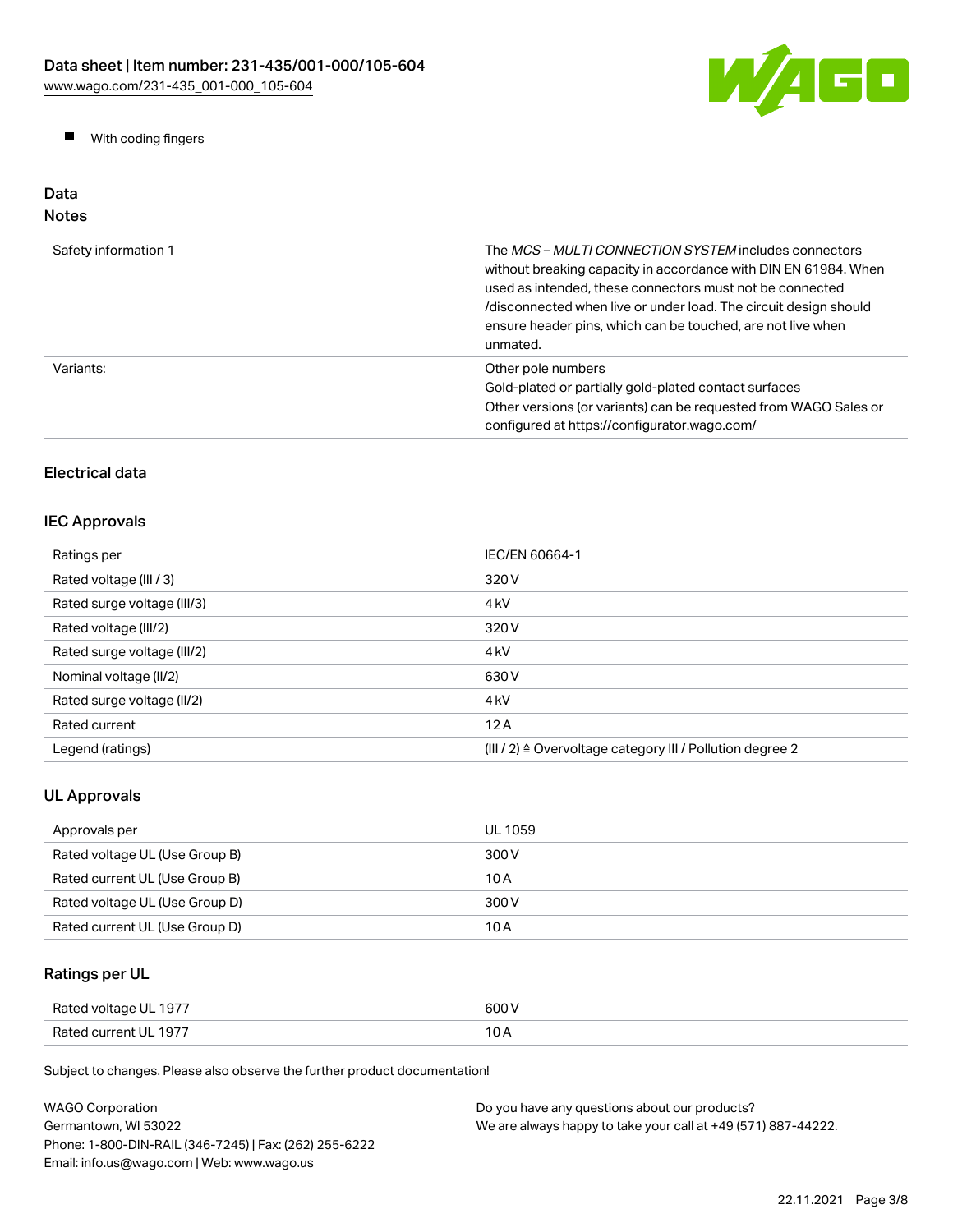

# CSA Approvals

| Approvals per                      | <b>CSA</b>           |
|------------------------------------|----------------------|
| Rated voltage CSA (Use Group B)    | 300V                 |
| Rated current CSA (Use Group B)    | 10A                  |
| Rated voltage CSA (Use Group D)    | 300 V                |
| Rated current CSA (Use Group D)    | 10A                  |
| <b>Connection data</b>             |                      |
| Total number of potentials         | $\mathbf 5$          |
| Number of connection types         | 1                    |
| Number of levels                   | 1                    |
| <b>Connection 1</b>                |                      |
| Number of poles                    | 5                    |
| Physical data                      |                      |
| Pin spacing                        | 5 mm / 0.197 inch    |
| Width                              | 28.2 mm / 1.11 inch  |
| Height                             | 10.8 mm / 0.425 inch |
| Height from the surface            | 8.4 mm / 0.331 inch  |
| Depth                              | 12 mm / 0.472 inch   |
| Solder pin length                  | $2.4$ mm             |
| Solder pin dimensions              | $1 \times 1$ mm      |
| Plated through-hole diameter (THR) | $1.4$ $(+0.1)$ mm    |
|                                    |                      |

#### Plug-in connection

| Contact type (pluggable connector) | Male connector/plug |
|------------------------------------|---------------------|
| Connector (connection type)        | for PCB             |
| Mismating protection               | No                  |
| Mating direction to the PCB        | 0°                  |
| Locking of plug-in connection      | Without             |

# PCB contact

| PCB Contact            | <b>THR</b>                               |
|------------------------|------------------------------------------|
| Solder pin arrangement | over the entire male connector (in-line) |

| <b>WAGO Corporation</b>                                | Do you have any questions about our products?                 |
|--------------------------------------------------------|---------------------------------------------------------------|
| Germantown, WI 53022                                   | We are always happy to take your call at +49 (571) 887-44222. |
| Phone: 1-800-DIN-RAIL (346-7245)   Fax: (262) 255-6222 |                                                               |
| Email: info.us@wago.com   Web: www.wago.us             |                                                               |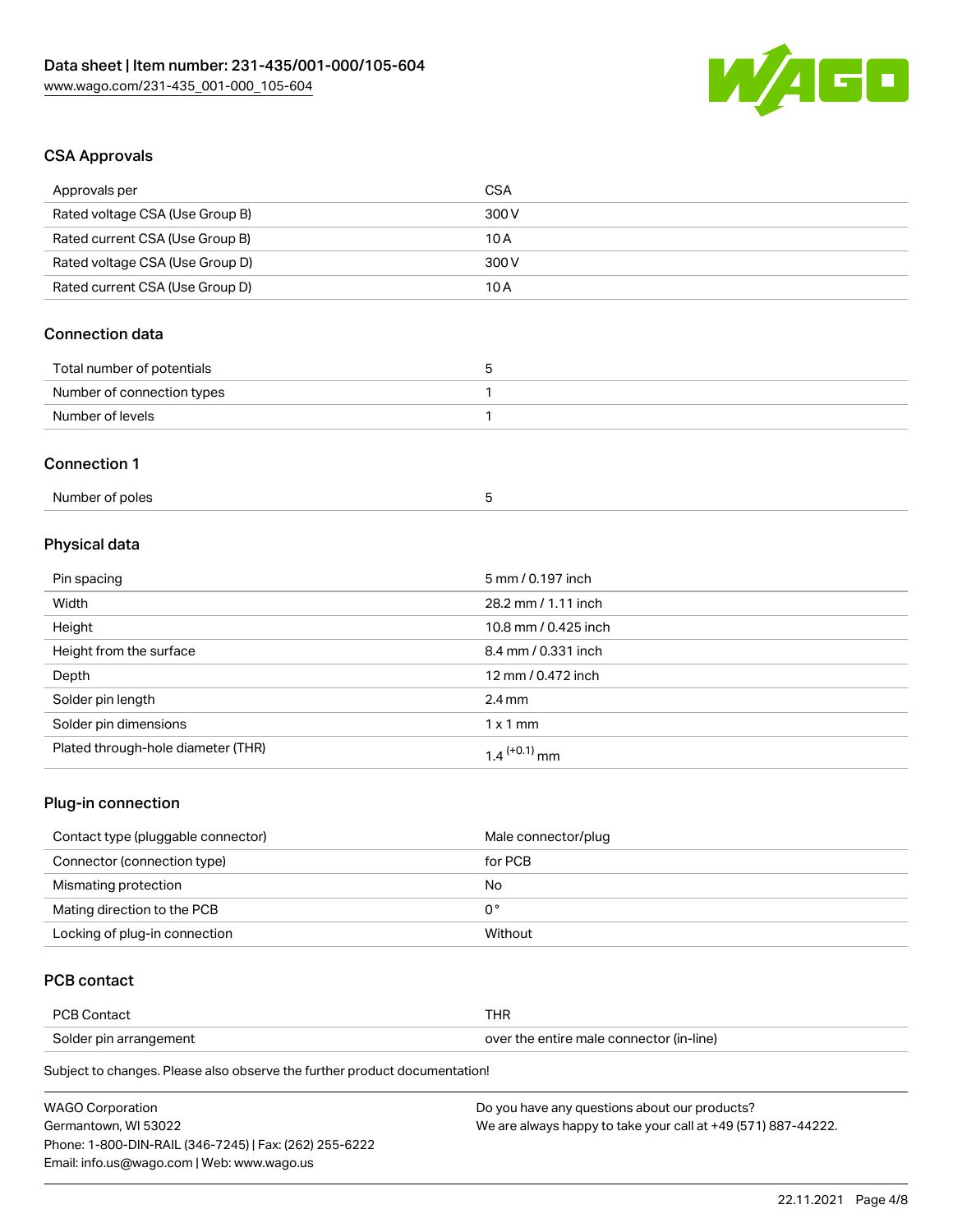

Number of solder pins per potential 1

#### Material data

| Color                       | black                                  |
|-----------------------------|----------------------------------------|
| Material group              |                                        |
| Insulation material         | Polyphthalamide (PPA GF)               |
| Flammability class per UL94 | V <sub>0</sub>                         |
| Contact material            | Electrolytic copper (E <sub>Cu</sub> ) |
| Contact plating             | tin-plated                             |
| Fire load                   | 0.039 MJ                               |
| Weight                      | 1.9 <sub>g</sub>                       |

#### Environmental requirements

Limit temperature range  $-60... +100 °C$ 

#### Commercial data

| Product Group         | 3 (Multi Conn. System) |
|-----------------------|------------------------|
| PU (SPU)              | 200 Stück              |
| Packaging type        | box                    |
| Country of origin     | DE                     |
| <b>GTIN</b>           | 4044918988681          |
| Customs tariff number | 8536694040             |

### Approvals / Certificates

#### Country specific Approvals

| Logo | Approval                               | <b>Additional Approval Text</b> | Certificate<br>name |
|------|----------------------------------------|---------------------------------|---------------------|
|      | CВ<br>DEKRA Certification B.V.         | IEC 61984                       | NL-39756            |
|      | <b>CSA</b><br>DEKRA Certification B.V. | C <sub>22.2</sub>               | LR 18677-<br>25     |

#### Ship Approvals

|      | <b>ABS</b> |                          | ∙ש ו        |
|------|------------|--------------------------|-------------|
| Logo | Approval   | Additional Approval Text | name        |
|      |            |                          | ∵ertificate |

| <b>WAGO Corporation</b>                                | Do you have any questions about our products?                 |
|--------------------------------------------------------|---------------------------------------------------------------|
| Germantown, WI 53022                                   | We are always happy to take your call at +49 (571) 887-44222. |
| Phone: 1-800-DIN-RAIL (346-7245)   Fax: (262) 255-6222 |                                                               |
| Email: info.us@wago.com   Web: www.wago.us             |                                                               |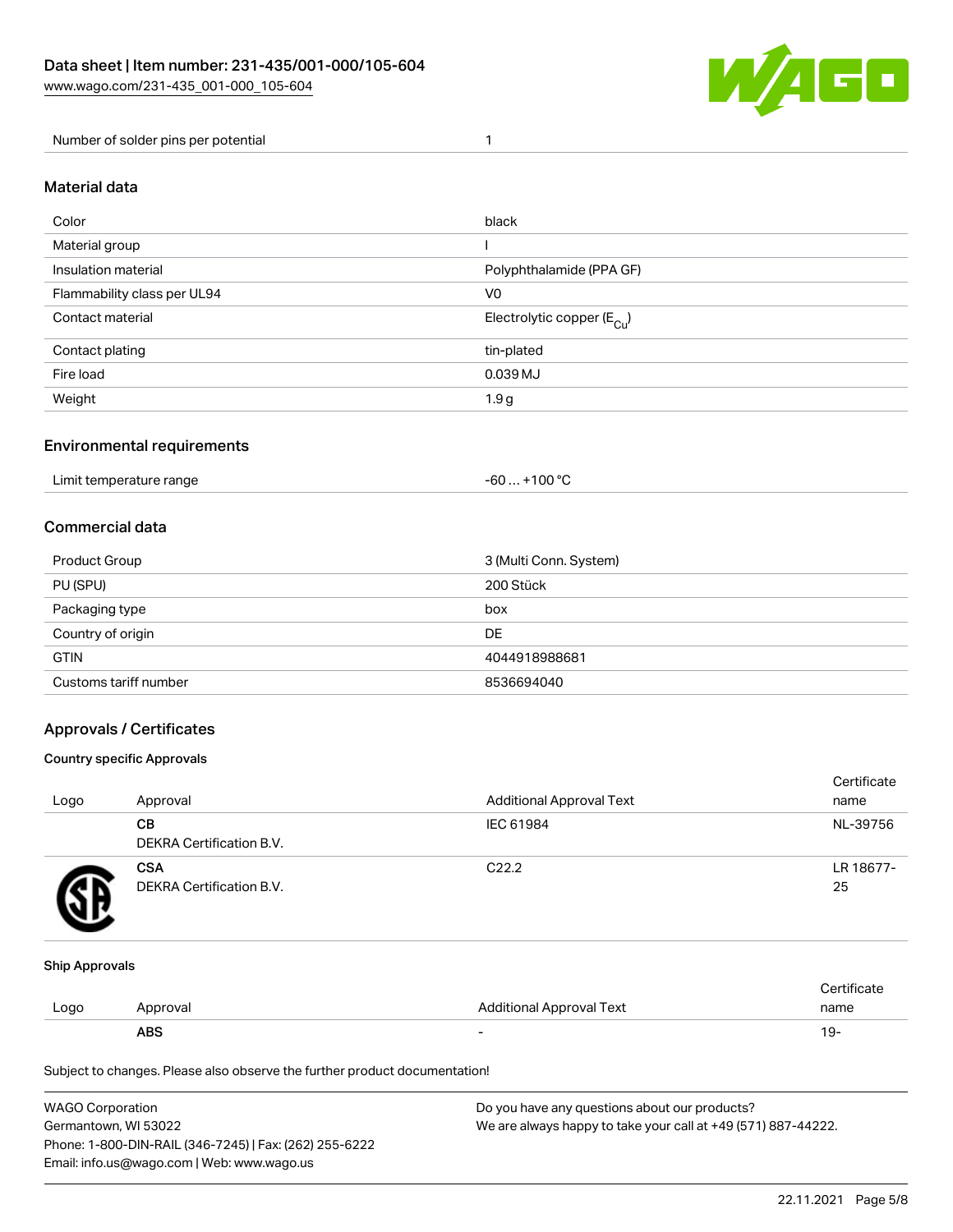



American Bureau of Shipping HG1869876-

|                            |                                |                                 | Certificate |
|----------------------------|--------------------------------|---------------------------------|-------------|
| Logo                       | Approval                       | <b>Additional Approval Text</b> | name        |
|                            | UL                             | <b>UL 1059</b>                  | E45172      |
| - 1                        | Underwriters Laboratories Inc. |                                 |             |
|                            | <b>UR</b>                      | <b>UL 1977</b>                  | E45171      |
| $\boldsymbol{\mathcal{P}}$ | Underwriters Laboratories Inc. |                                 |             |

# Counterpart

| Item no.231-105/026-000                                                       | www.wa |
|-------------------------------------------------------------------------------|--------|
| Female plug; 5-pole; 12 AWG max; pin spacing 5 mm; 1 conductor per pole; gray |        |

go.com/231-105/026-000

### Optional accessories

| Coding                                                                                                                                                                                                                                                                                                                                              |                                                                  |                      |  |
|-----------------------------------------------------------------------------------------------------------------------------------------------------------------------------------------------------------------------------------------------------------------------------------------------------------------------------------------------------|------------------------------------------------------------------|----------------------|--|
| Intermediate plate                                                                                                                                                                                                                                                                                                                                  |                                                                  |                      |  |
| $\begin{picture}(120,15) \put(0,0){\line(1,0){15}} \put(15,0){\line(1,0){15}} \put(15,0){\line(1,0){15}} \put(15,0){\line(1,0){15}} \put(15,0){\line(1,0){15}} \put(15,0){\line(1,0){15}} \put(15,0){\line(1,0){15}} \put(15,0){\line(1,0){15}} \put(15,0){\line(1,0){15}} \put(15,0){\line(1,0){15}} \put(15,0){\line(1,0){15}} \put(15,0){\line($ | ltem no.: 231-500<br>Spacer; for formation of groups; light gray | www.wago.com/231-500 |  |
| Coding                                                                                                                                                                                                                                                                                                                                              |                                                                  |                      |  |
|                                                                                                                                                                                                                                                                                                                                                     | Item no.: 231-129<br>Coding key; snap-on type; light gray        | www.wago.com/231-129 |  |

# Downloads Documentation

| <b>Additional Information</b> |            |                 |          |
|-------------------------------|------------|-----------------|----------|
| Technical explanations        | 2019 Apr 3 | pdf<br>2.0 MB   | Download |
| THR Soldering Process         |            | pdf<br>548.2 kB | Download |

| <b>WAGO Corporation</b>                                | Do you have any questions about our products?                 |  |
|--------------------------------------------------------|---------------------------------------------------------------|--|
| Germantown, WI 53022                                   | We are always happy to take your call at +49 (571) 887-44222. |  |
| Phone: 1-800-DIN-RAIL (346-7245)   Fax: (262) 255-6222 |                                                               |  |
| Email: info.us@wago.com   Web: www.wago.us             |                                                               |  |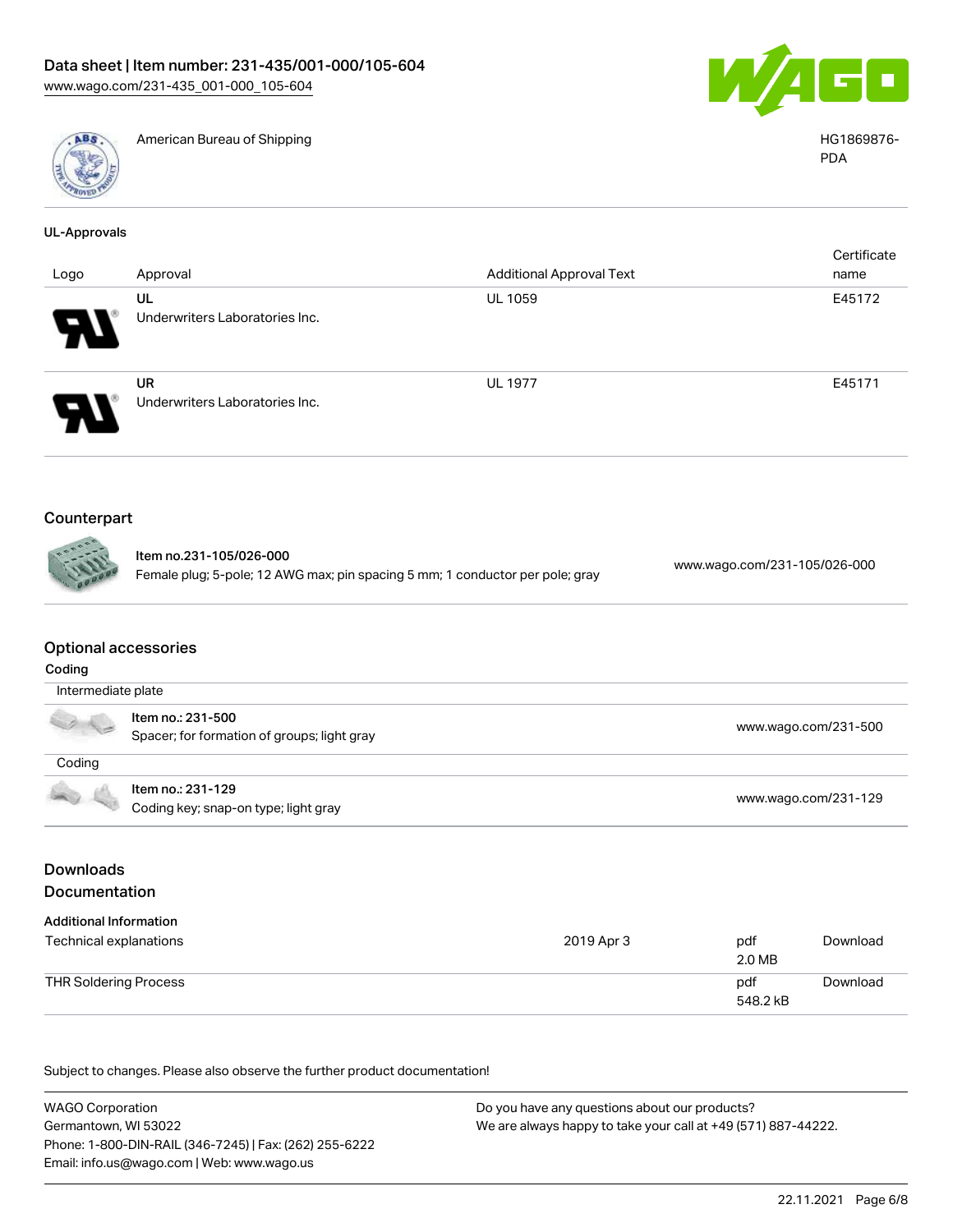

#### CAD files

# CAD data

|                 | 2D/3D Models 231-435/001-000/105-604                                                                                                                                   | <b>URL</b> | Download |
|-----------------|------------------------------------------------------------------------------------------------------------------------------------------------------------------------|------------|----------|
| <b>CAE</b> data |                                                                                                                                                                        |            |          |
|                 | EPLAN Data Portal 231-435/001-000/105-604                                                                                                                              | <b>URL</b> | Download |
| PCB Design      |                                                                                                                                                                        |            |          |
|                 | Symbol and Footprint 231-435/001-000/105-604                                                                                                                           | URL        | Download |
|                 | CAx data for your PCB design, consisting of "schematic symbols and PCB footprints",<br>allow easy integration of the WAGO component into your development environment. |            |          |
|                 | Supported formats:                                                                                                                                                     |            |          |
| ш               | Accel EDA 14 & 15                                                                                                                                                      |            |          |
| ш               | Altium 6 to current version                                                                                                                                            |            |          |
| ш               | Cadence Allegro                                                                                                                                                        |            |          |
| ш               | DesignSpark                                                                                                                                                            |            |          |
| ш               | Eagle Libraries                                                                                                                                                        |            |          |
| ш               | KiCad                                                                                                                                                                  |            |          |
| Ш               | Mentor Graphics BoardStation                                                                                                                                           |            |          |
| ш               | Mentor Graphics Design Architect                                                                                                                                       |            |          |
| ш               | Mentor Graphics Design Expedition 99 and 2000                                                                                                                          |            |          |
| п               | OrCAD 9.X PCB and Capture                                                                                                                                              |            |          |
| ш               | PADS PowerPCB 3, 3.5, 4.X, and 5.X                                                                                                                                     |            |          |
| ш               | PADS PowerPCB and PowerLogic 3.0                                                                                                                                       |            |          |
| ш               | PCAD 2000, 2001, 2002, 2004, and 2006                                                                                                                                  |            |          |
| ш               | Pulsonix 8.5 or newer                                                                                                                                                  |            |          |
| ш               | <b>STL</b>                                                                                                                                                             |            |          |
|                 | 3D STEP                                                                                                                                                                |            |          |
| ш               | <b>TARGET 3001!</b>                                                                                                                                                    |            |          |
| ш               | View Logic ViewDraw                                                                                                                                                    |            |          |
|                 | Quadcept                                                                                                                                                               |            |          |
|                 | Zuken CadStar 3 and 4                                                                                                                                                  |            |          |
| ш               | Zuken CR-5000 and CR-8000                                                                                                                                              |            |          |
|                 | PCB Component Libraries (EDA), PCB CAD Library Ultra Librarian                                                                                                         |            |          |
|                 |                                                                                                                                                                        |            |          |

Subject to changes. Please also observe the further product documentation!

WAGO Corporation Germantown, WI 53022 Phone: 1-800-DIN-RAIL (346-7245) | Fax: (262) 255-6222 Email: info.us@wago.com | Web: www.wago.us